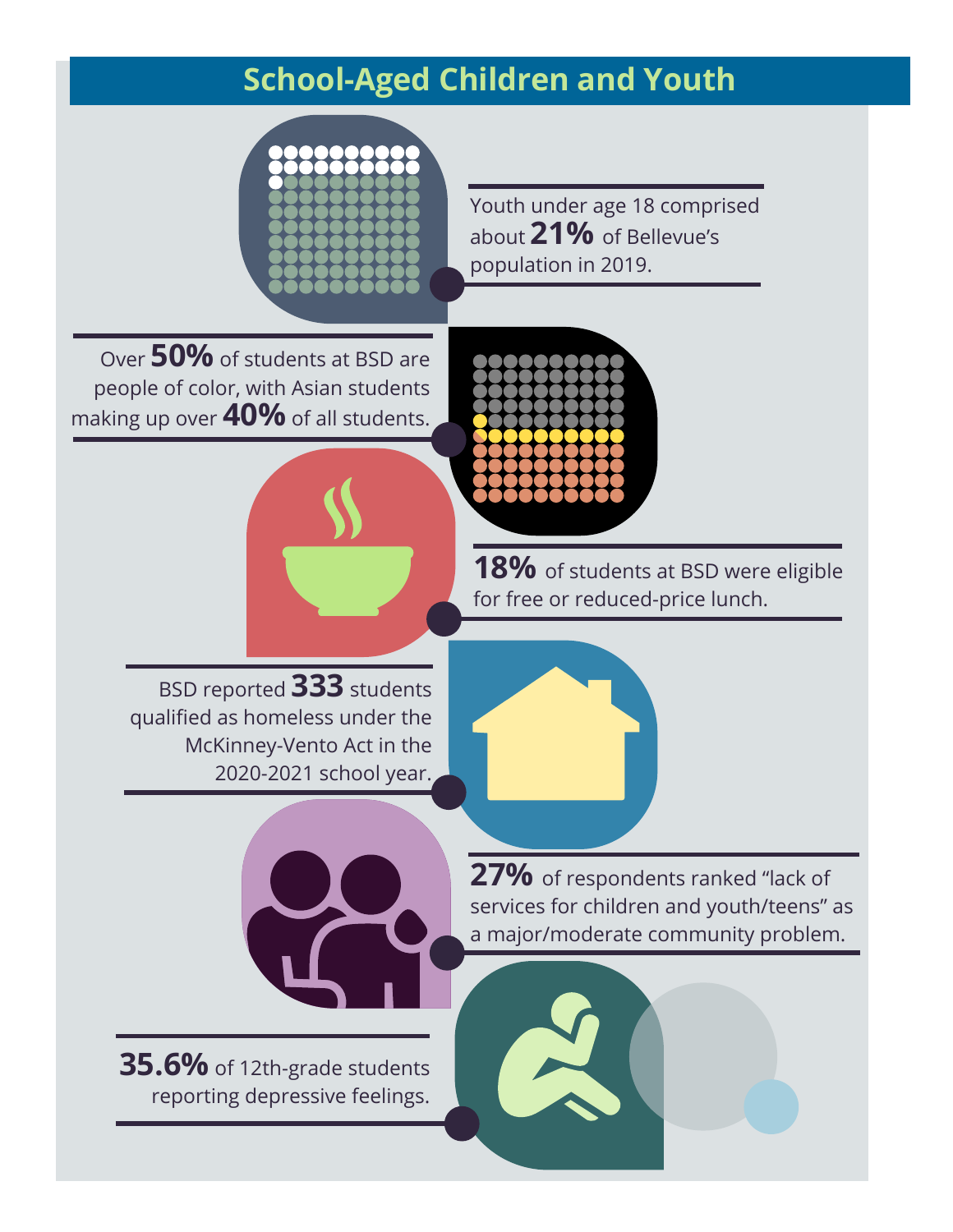# <span id="page-1-0"></span>School-Aged Children and Youth

# Key Findings

- Many children and youth continue to show signs of significant stress: problems in school, substance use disorder, anxiety, suicide ideation and depression.
- Access to supports for school-aged children and youth to ensure their health and wellbeing is critical. Many families still struggle to provide the basics for their children because the cost of living is outpacing earnings. Lack of resources can put children and youth at risk for poor outcomes.
- With the growing diversity in Bellevue, there is a need for more culturally responsive programs and activities for school-aged children and youth and their families who may be coping with adjusting to a new country and culture or to gender-based or physical differences.

### Population Overview

Responding to the needs of school-aged children and youth is critical for their healthy growth and development. This is especially important for those with limited access to resources they need to succeed in school and in life. It is important to ensure that their families are also receiving support, such as help in finding livable wage jobs and affordable housing.

Youth under age 18 comprised about 21% of Bellevue's population in 2019. Bellevue had a similar proportion of youth compared to the nation (22%), Washington State (22%), and King County (20%), but a larger proportion than Seattle (15%). About 42% of youth under age 18 in Bellevue identify as White, compared to 74% of people 65 and over.[1](#page-10-0) The Bellevue School District (BSD) is highly diverse. Over 50% of students are people of color, with Asian students making up over 40% of all students[.2](#page-10-0)

This chapter only provides information about goals 1 through 5 as they relate specifically to School-Aged Children and Youth. For a broader discussion of these areas, please see their respective chapters.

- Goal 1: Food to Eat and Roof Overhead
- Goal 2: Supportive Relationships within Families, Neighborhoods, and Communities
- Goal 3: A Safe Haven from All Forms of Violence
- Goal 4: Health Care to be as Physically and Mentally Fit as Possible
- Goal 5: Education and Job Skills to Help Individuals Reach their Full Potential
- Additional Topics for Consideration
- Lesbian, Gay, Bisexual, Transgender, Queer (LGBTQ+) Youth

We recognize that disparate outcomes based on race exist regarding prevalence of and responses to the issues covered in this chapter. As part of the City's ongoing efforts to continue growing as a culturally competent and racially equitable organization and city, we have, when possible, highlighted racial disparities throughout this report, denoted by the phrase Racial (In)Equity Data Point.

While gender is a spectrum that includes transgender people and those who identify as neither male nor female, the sources referenced in this chapter reported data by male and female and did not report data encompassing the entire gender spectrum.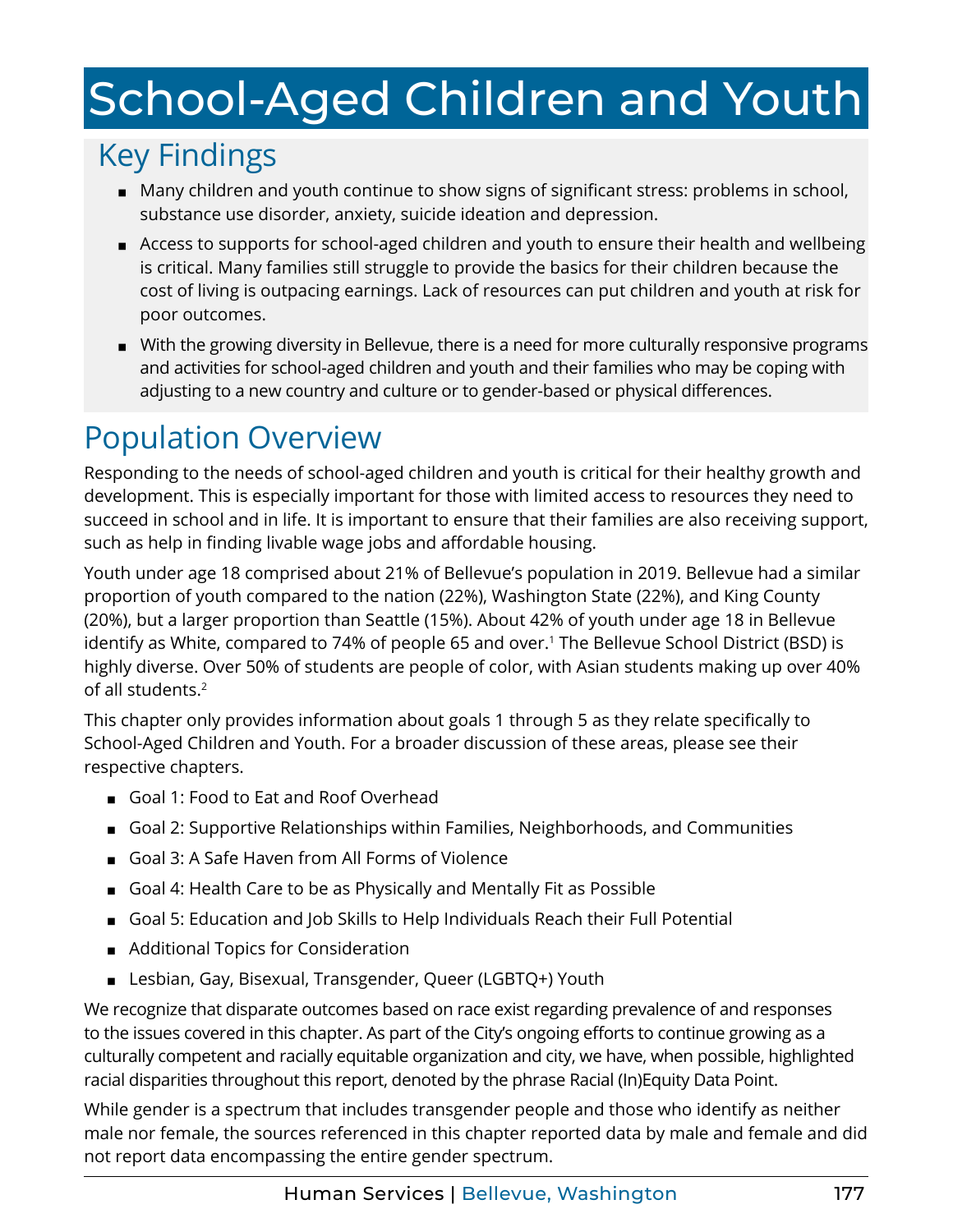### <span id="page-2-0"></span>Goal 1: Food to Eat and a Roof Overhead

Bellevue's child poverty rate was 6% on average between 2015-2019, compared to 10% countywide. For children under 5 years of age, the poverty rate was slightly higher in Bellevue at 7% and 10% across the county.[3](#page-10-0)

In the 2020-21 school year as of October 1, 2021, 18% of students were eligible for free or reduced-price lunch[.4](#page-10-0) **Racial (In)Equity Data Point:** As Figure 1 shows, some races and ethnicity groups had higher rates of being eligible for Free and Reduce Lunch. For instance, 13% of the students at BSD are Hispanic/Latino, yet 46% of the students eligible for Free and Reduced Lunch are Hispanic/Latino.

#### **Race and Ethnicity Percentages for Total Bellevue School District Population and for the Low-Income Population (Eligible for Free and Reduced Lunch)**

| <b>Race/Ethnicity</b> | <b>Race/Ethnicity</b><br><b>Percentages for the</b><br><b>Total BSD Population</b> | <b>Racial/Ethnicity Percentages for the</b><br><b>Low-Income Population (Eligible for</b><br><b>Free and Reduced Lunch)</b> |
|-----------------------|------------------------------------------------------------------------------------|-----------------------------------------------------------------------------------------------------------------------------|
| Asian                 | 44%                                                                                | 18%                                                                                                                         |
| <b>Black</b>          | 3%                                                                                 | 11%                                                                                                                         |
| Hispanic/Latino       | 13%                                                                                | 46%                                                                                                                         |
| Multi-Ethnic          | 9%                                                                                 | 6%                                                                                                                          |
| Native American       | 0.20%                                                                              | 0.20%                                                                                                                       |
| Pacific Islander      | 0%                                                                                 | 1%                                                                                                                          |
| White                 | 29%                                                                                | 18%                                                                                                                         |
| <b>Grand Total</b>    | 100%                                                                               | 100%                                                                                                                        |

Figure 1 | Source: Bellevue School District<sup>[5](#page-10-0)</sup>

- BSD offered food for students during the pandemic, since students were no longer able to access free and reduced meals at school. Schools worked to reduce barriers to access. However, many families still had to drive to pick up the food daily, so the cost of gas was a challenge for some families[.6](#page-10-0)
- LifeSpring partners with BSD to provide food assistance during school breaks for Bellevue students enrolled in free and reduced lunch or experiencing economic hardship during the school year. Children receive a grocery store food voucher, which allows families to purchase fresh produce, dairy, meat, and culturally relevant food. While schools were providing remote learning, LifeSpring partnered with Bellevue School District to respond to the needs of the families.[7](#page-10-0)
- Backpack Meals for Kids partners with the BSD to help families access needed food for the weekends. They distribute 600 packs of food through the Family Connections Centers each week. They reported an increased need due to COVID-19[.8](#page-10-0)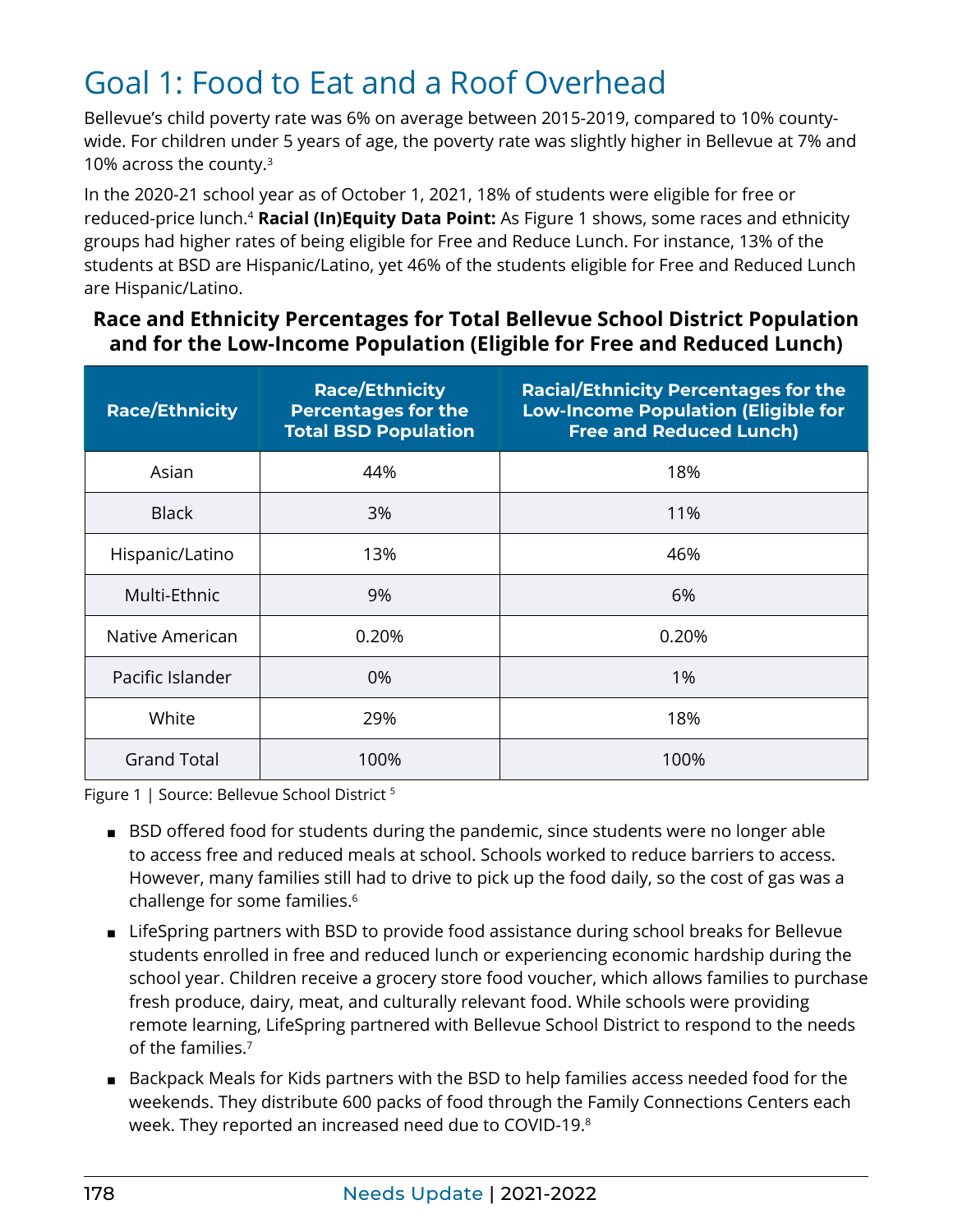- <span id="page-3-0"></span>■ During a community conversation at LifeSpring, staff discussed the need for shelter for families with children in Bellevue and more affordable housing units in Bellevue that serve families with children in the BSD[.9](#page-10-0)
- Under the McKinney-Vento Act, every local educational agency is required to designate a liaison for homeless children and youth. The local educational agency liaison coordinates services to ensure that homeless children and youth enroll in school and have the opportunity to succeed academically. BSD reported 333 students qualified as homeless under the McKinney -Vento Act in the 2020-2021 school year. This is a decrease from the 375 students in 2019-2020, which BSD expects is due at least in part to the decline in enrollment<sup>[10](#page-10-0)</sup>



#### **BSD Racial and Ethnic Enrollment Compared to Homeless Students**

Figure 2 | Source: Bellevue School District

- In outreach conversations conducted with adults, youth, and families experiencing homelessness, a common theme was the need for affordable housing. With the high cost of living, households with individuals working full-time are not able to afford to pay for the basics.<sup>[11](#page-10-0)</sup>
- In the 2020 annual Count Us In, All Home's point-in-time count in King County, 19% of

those counted were less than 18 years old. The Youth Count consists of face-to-face interview using a survey, where the street count consisted only of an observational count. 955 unaccompanied youth and young adults were counted, 26% of those counted were under 18 years old and 74% were 18-24 years old. These numbers do not include

"There has been an increase in students experiencing financial instability due to the impact COVID-19 has had on the economy. Many people have lost their jobs and have entered unstable financial states. This has led to an increase in students needing services to provide food for them during the week."

~ Provider's Survey, Backpack Meals for Kids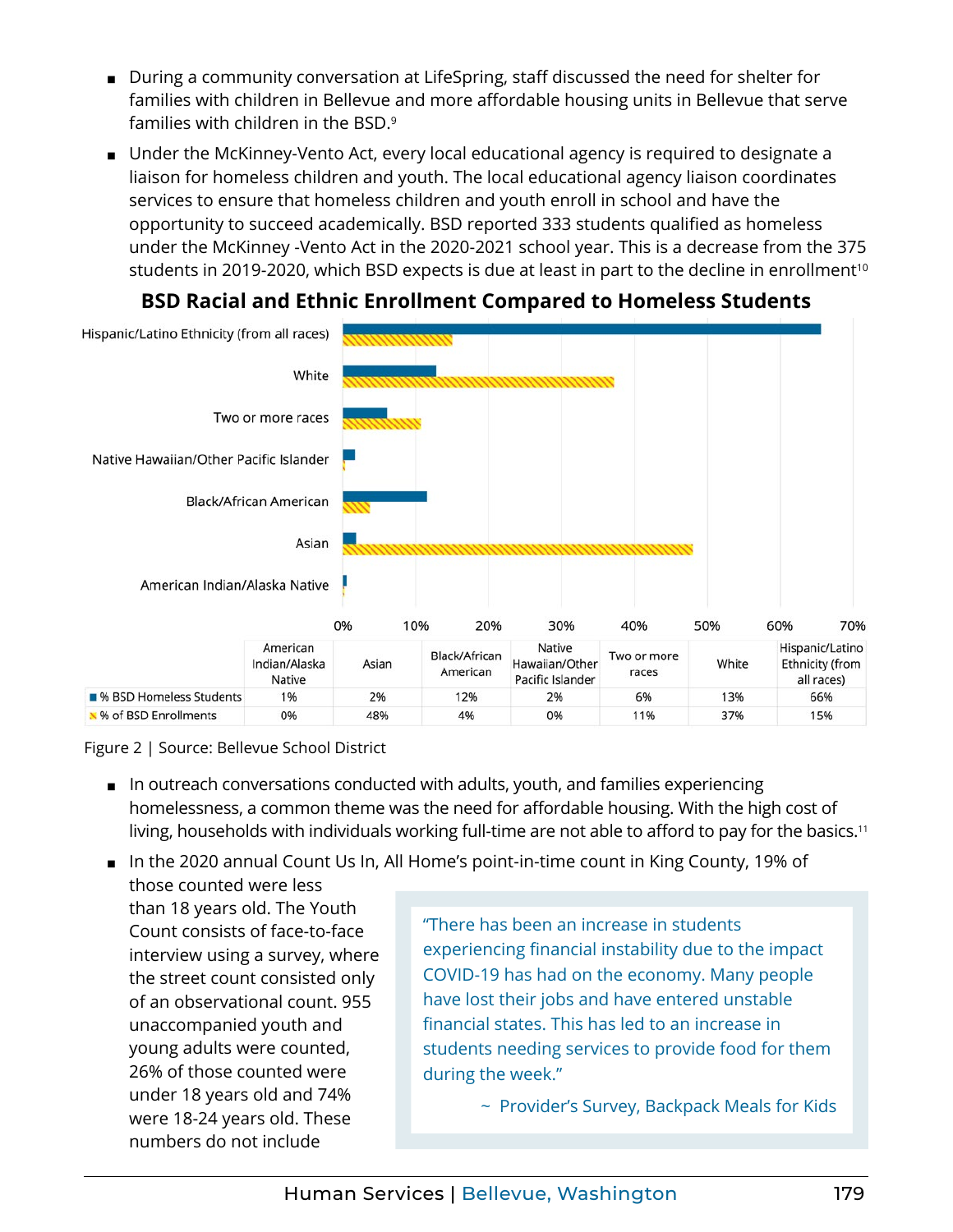<span id="page-4-0"></span>youth under 18 years old who are in a family or have children. There were 1,190 family with children, representing 3,743 adults and children experiencing homelessness on the morning of the count[.12](#page-10-0)

# Goal 2: Supportive Relationships

- Twenty-seven percent of respondents in in the 2021 phone/online survey ranked "lack of services for children and youth/teens" as a major/moderate community problem, as compared to 20% in 2019.[13](#page-10-0)
- Staff from the BSD report that some kids needed extra support as they really struggled with remote learning. The Boys and Girls Club, Jubilee Reach, and YouthLink provides homework help and tutoring. To address the significant need in at the end of the 2020-2021 school year, YouthLink's partnered with Bellevue Boys and Girls Club to offer offsite virtual tutoring.[14](#page-10-0)
- BSD staff also discussed the lack of availability of childcare slots, especially for older children. In 2020, COVID-19 added an extra layer of challenge for accessing childcare when schools were working remotely and some childcare centers closed down or lowered capacity.[15](#page-10-0)

### Goal 3: Safe Haven from All Forms of Violence

- In 2018, 81% of King County eighth graders reported feeling safe at school. In BSD, 88% of eighth graders felt safe in school.[16](#page-10-0)
- In 2018, 5% of King County 12th graders reported having been a member of a gang in the past 12 months. Four percent of BSD 12<sup>th</sup> graders reported as such.<sup>[17](#page-10-0)</sup>
- In King County, there has a significant decrease in juvenile arrests over the last six years with 2,695 juvenile arrests in 2013 and 1,719 juvenile arrest in 2019.[18](#page-10-0) We saw a similar decrease in Bellevue. In 2020, 107 juveniles were arrested in Bellevue compared to 200 in 2019, a decrease of 56.5%[.19](#page-10-0) **Racial (In)Equity Data Point:** Even as the number of incarcerated youth has declined, disparities affecting young people of color have continued to grow. Youth of color account for [28%](https://www.pewresearch.org/fact-tank/2019/07/30/most-common-age-among-us-racial-ethnic-groups/ft_19-07-11_generationsbyrace_3/) of the U.S. population in 2017; however, they represented 67% of detained youth.<sup>20</sup> King County reports that youth of color, especially African American youth, are disproportionately represented in the population of incarcerated youth[.21](#page-10-0)
- The City of Bellevue has a low level of gang activity for a municipality of its size and proximity to other major urban areas. Most of the police department calls for service that involve gang members are limited to crimes committed by persons who live outside our city and whose gang is based out of the city they reside in. There are several individuals who live in Bellevue who are loosely affiliated with gangs that are active regionally. These people tend commit low level street crime, primarily street level drug-dealing and assaults related to the activity, as well as property crimes such as Burglary, Malicious Mischief (Graffiti), and Trespass. Over the past 3 years, there have been a relatively small number of cases flagged as gang related that occurred in the City of Bellevue; 2018: 18, 2019: 28, 2020: 21[.22](#page-10-0)

#### Goal 4: Health Care to be as Physically and Mentally Fit as Possible

■ Youth and young adults have experienced many disruptions due to COVID-19 such as school closures and remote learning, social isolation, family financial hardship or lack of access to food, and some who have experienced either the illness or death of a family member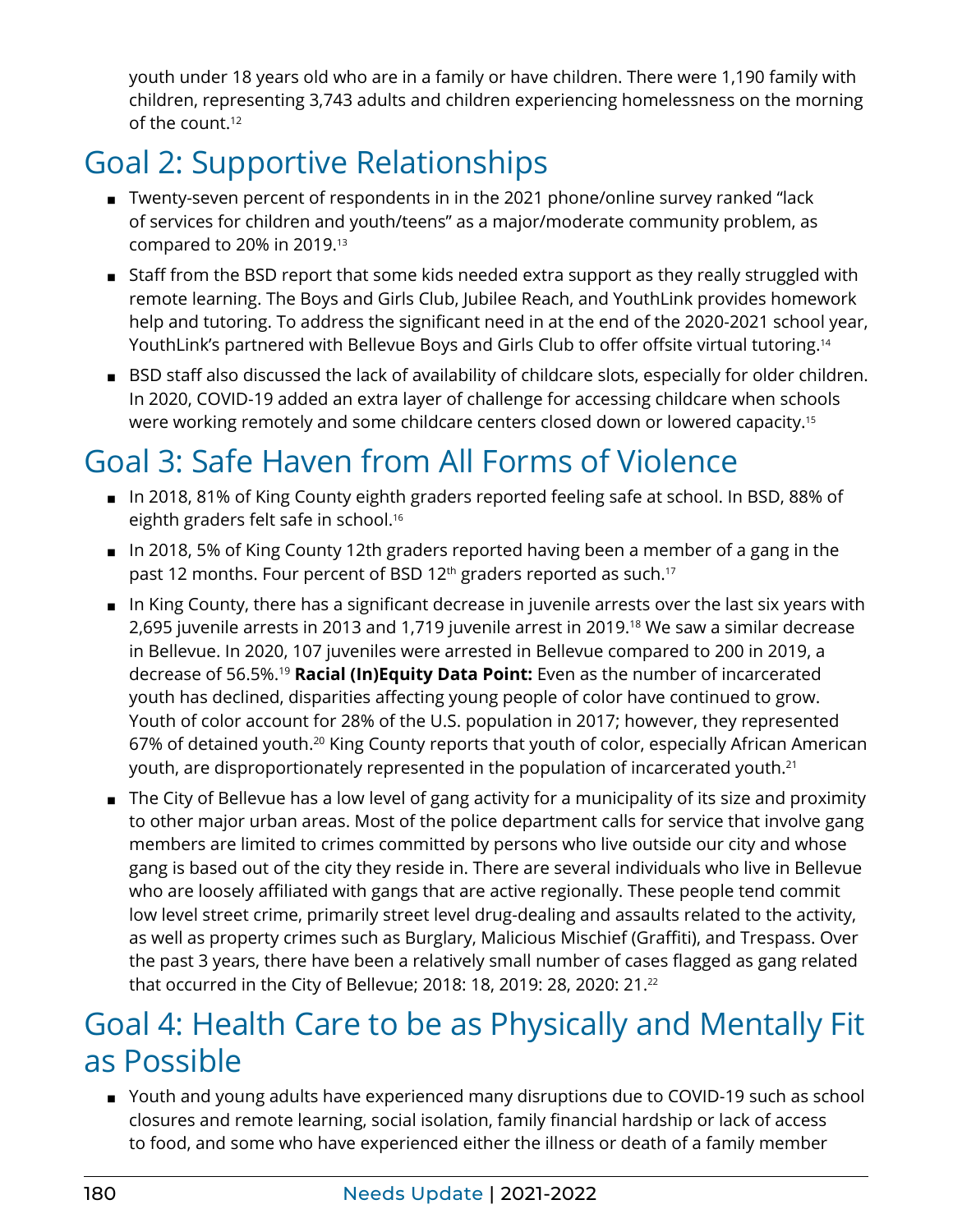<span id="page-5-0"></span>due to COVID-19. Rates for youth suicidal ideation and attempt had been rising prior to the pandemic; the system that serves youth and young adults was already overburdened. The pandemic further intensified the strains on young people's mental health and well-being, as well as on the youth mental health system.<sup>23</sup>

- A widespread challenge expressed during several community conversations was the increased need for behavioral health services for youth; waitlists are over six weeks long for the majority of the services. Several behavioral health providers stated that they are working to address the need, but their current challenge to staying fully staffed along with the increasing demand has exacerbated the problem.
- Mental health service moved to virtual meetings during Covid-19. During community conversations with Bellevue Wrap Around Services, staff expressed the challenge for youth accessing the technology resources to maintain counseling and to stay connected during a time that they felt so isolated.
- Asian Counseling and Referral Service staff report that since the start of the pandemic, referrals are needing a high acuity of care and clients have increased suicidal ideation, isolation, and depression symptoms[.24](#page-10-0)
- According to the Washington State Department of Health Rapid Health Information Network, there has been an increase in the number of emergency department visits involving suicidal attempts in King County for youth age 10 to 17. The data is for the months of July to September for each year. From July to September in 2019 there were 280 visits, in 2020 there were 342 visits, and in 2021 there were 377 visits.[25](#page-10-0)
- In King County, the number of deaths by suicide among youth under age 18 stayed roughly the same between 2019 and 2020 (14 deaths each year); however, the average age dropped from 16.5 years in 2019 to 14.6 years in 2020. Looking at the regional data, East King County previously had the highest rate in King County with 33% of deaths by suicide among youth under age 18 between 2016- 2019. However, for 2020-2021 only 5% of deaths by suicide among youth under 18 were East King County residents. Youth suicide remained constant by race/ethnicity (majority white, non-Hispanic) and gender (majority male) between 2019 and 2020. In the past 5 years (2016- 2021), 14% of youth who died by suicide were known to identify as LGBTQ. However, this is likely an underestimate as there may be additional youth that were not included if their gender identity or sexual orientation was not known to family or friends.[26](#page-11-0)
- Washington Poison Center staff reported that calls regarding adolescent self-harm/ suspected suicide steadily increased over the last decade, especially in the last year. In the first 6 months of 2021, they had 1,399 adolescent patients calling about self-harm/suicide attempts, which is up from 1052 adolescents in the first 6 months of 2020.<sup>[27](#page-11-0)</sup>
- The prevalence of depression has been rising among King County youth for the past 10 years. The Healthy Youth Survey (HYS) reports whether students, during the past year, have felt so sad or hopeless for two weeks or more that they stopped doing some of their usual activities. Averaging data from 2016 and 2018, 31.4% of King County 8th-, 10th-, and 12<sup>th</sup>-grade students experienced depressive feelings. The percentage of youth reporting depressive feelings increases significantly with each grade level from 25.7% of 8th-grade students to 35.6% of 12<sup>th</sup>-grade students reporting depressive feelings. Figure 3 displays the responses for overall King County, by geographic region, and by Race/Ethnicity. For youth in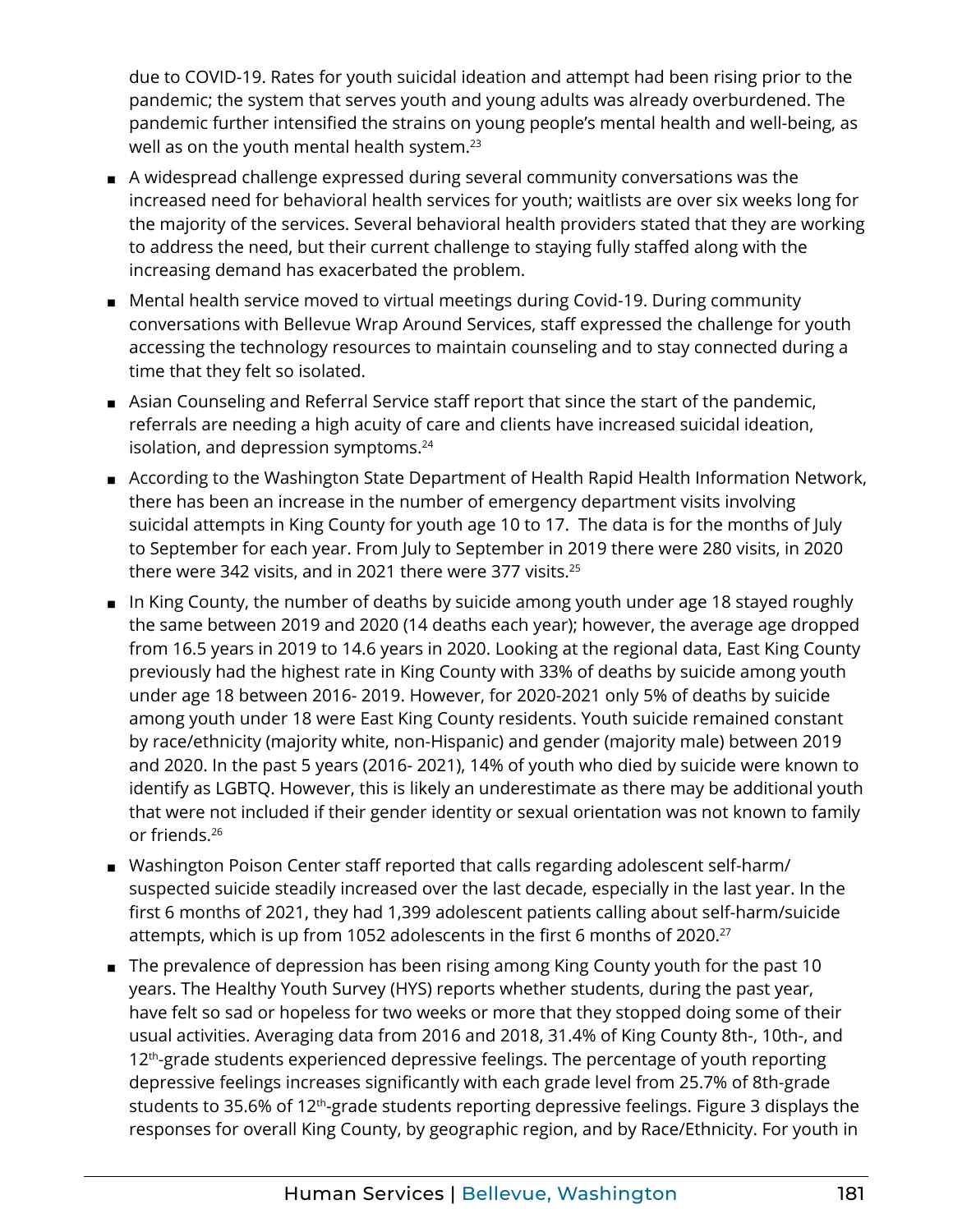<span id="page-6-0"></span>East King County, 27.9% of the HYS respondents reported experiencing depressive feelings. **Racial (In)Equity Data Point:** Hispanic (38.0%), Native Hawaiian/Pacific Islander (34.6%), American Indian/Alaska Native (34.4%), and multiple-race (37.4%) youth were more likely than Asian (27.5%), Black (29.9%), and white (29.5%) youth to report depressive feelings.



#### **Depression Prevalence (8th, 10th, and 12th Grade) King County (Average 2016 & 2018)**

- The HYS also showed that 19% of 8th graders, 20% of 10th graders, and 19% of 12th graders in King County had contemplated suicide in the last 12 months. In BSD, 18% of  $8<sup>th</sup>$  graders, 21% of 10th graders and 20% of 12th graders reported as such, all increased compared to 2016 data. $^{29}$  $^{29}$  $^{29}$
- Twenty seven percent of sixth graders in King County reported in the 2018 HYS that they'd been bullied in the past 30 days. By 12th grade, this rate had dropped to 13%. In BSD, a similar trend was noted: 26% of sixth graders and 12% of twelfth graders reported being bullied.<sup>30</sup>
- This indicator also reports on 8th-, 10th-, and 12th-graders' high-risk substance use, including alcohol, marijuana, painkillers, or other illegal drugs in the past 30 days. Averaging data from 2016 and 2018, 23.7% of King County youth responding to the HYS in the 8th, 10th, and 12th grades reported using high-risk substances or other illegal drugs during the past 30 days. Twenty-two percent of students in East King County reported using a high-risk or illegal substance, compared to Seattle (29.0%), North (22.2%), and South (23.0%) regions. The percentage of students reporting substance use increased 2.5 times between 8th (9.1%) and 10th (23.2%) grades and increased another 1.6 times between 10th and 12th (37.4%) grades. **Racial (In)Equity Data Point:** Hispanic (28.9%) and multiple-race (28.6%) youth were significantly more likely to report substance use compared to the King County average.
- Dental care is important and can affect an individual's general health. In 2015, 38% of children in King County had cavities – about the same as the 40% reported in 2010. **Racial (In)Equity Data Point:** The presence of dental cavities is a marker of dental health and access to care among children. At a rate 2.4 times that of white children, Native Hawaiian/ Pacific Islander children were significantly more likely to have had cavities than children in

Figure 3 | Source: Healthy Youth Survey<sup>28</sup>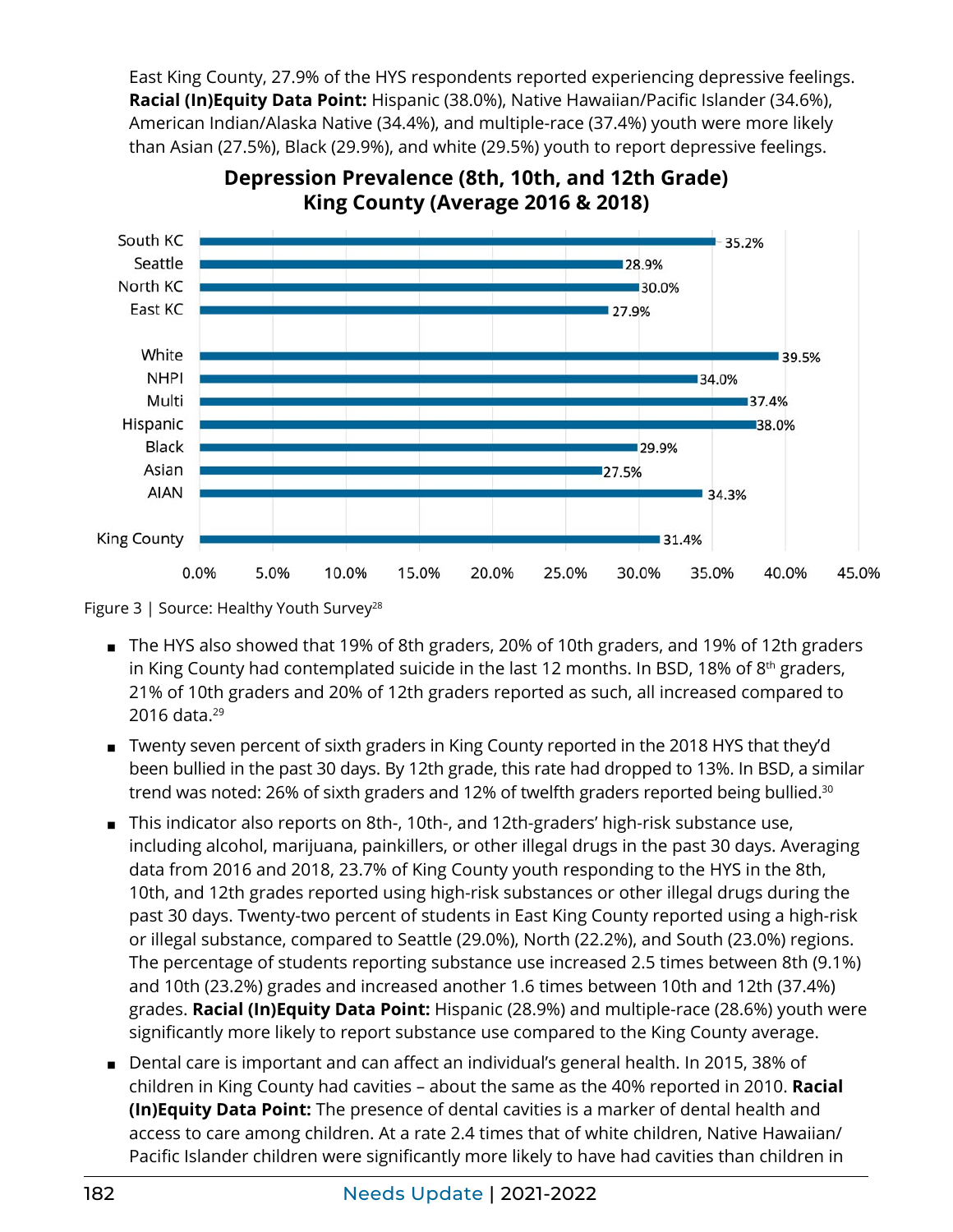<span id="page-7-0"></span>other racial/ethnic groups. Asian, Black, Hispanic, and multiple-race children were also more likely than white children to have had cavities. More than half of children who are eligible for free/ reduced lunch have had cavities. At 33%, students from English-speaking households were significantly less likely to have had cavities than those from households where the primary language was Spanish (54%) or another non-English language (47%). This data suggests that children in these racial/ethnic groups may have reduced access to dental care.

- Averaging data from 2014–2018, more than seven out of 10 expectant mothers (72.2%) in King County received early and adequate prenatal care. **Racial (In)Equity Data Point:** Native Hawaiian/Pacific Islander expectant mothers (47.7%) were significantly less likely to have early and adequate prenatal care compared to any other race/ethnicity. American Indian/Alaska Native (60.4%) and Black (61.5%) expectant mothers were the second and third less likely, respectively. White expectant mothers (76.4%) were most likely to have early and adequate prenatal care. The likelihood of receiving early and adequate prenatal care increases with age. Young expectant mothers age 10–17 years old were least likely (48.4%) to have received prenatal care. Expectant mothers 18–24 years old had the second lowest percentage (60.8%). [31](#page-11-0)
- Averaging data from 2014–2018, 3.9 per 1,000 infants born to King County residents died within 365 days after birth. The King County rate is lower than the Washington state infant mortality rate of 4.7 infant deaths per 1,000 live births (2018). **Racial (In)Equity Data Point:** Disparities persist by race/ethnicity, socioeconomic status, and neighborhood. Infants born to American Indian/Alaska Native mothers (12.2 per 1,000) die at rates more than four times the rate among Asian (2.8 per 1,000) or white mothers (3.0 per 1,000). Infants born to Black mothers (7.8 per 1,000) die at rates more than 2.5 times the rate of infants born to Asian or white mothers.<sup>[32](#page-11-0)</sup>

■ Research has shown that when mental health and substance use disorder are treated

- simultaneously, people are more likely to be successful in long term recovery. Youth Eastside Services (YES) provides this treatment for co-occurring disorders whether or not the young people can afford it. YES staff report an increase in the number of teens they see that need this type of care.[33](#page-11-0)
- The Crisis Connections' Teen Link program provides a youth-answered help line open

"The need for behavioral health services for youth and families is as substantial as ever. Youth continue to struggle with issues including anxiety, depression, grief and loss, substance use, and family conflict. Online learning and social isolation have further exacerbated mental health concerns for some individuals, and suicidal ideations is on the rise among youth."

~ Youth Eastside Service

evenings to respond to calls from youth on a wide variety of topics. Teen Link handled 33 calls (chats) in 2020 and as of September 2021 they have had 21 calls (chats) from Bellevue youth.[34](#page-11-0)

■ TeenLink also offers suicide prevention training in junior, middle and high schools, and youth serving organizations. Teen Link presented to 494 students from Bellevue in 2020 and 544 as of September 2021.<sup>[35](#page-11-0)</sup>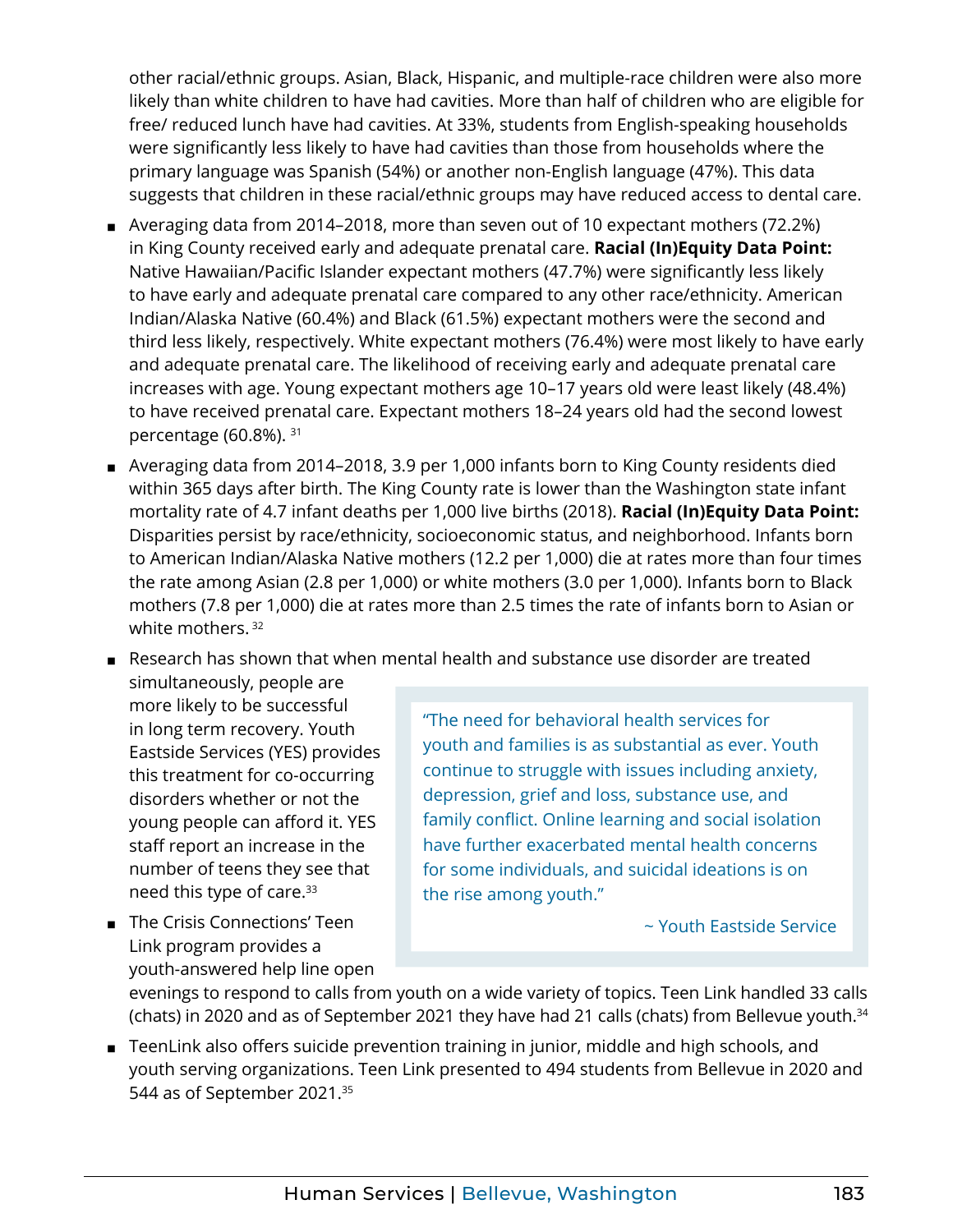#### <span id="page-8-0"></span>Goal 5: Education and Job Skills to Help Individuals Reach their Full Potential

- With Covid-19, school districts had to navigate new ways of teaching youth while students were participating remotely. During a community conversation with Bellevue Wrap Around Services and YouthLink staff, staff stated that virtual school was a huge challenge for students without internet. In the beginning, students were going to parks and other public places to access internet to complete their schoolwork.
- As of October 2021, BSD's enrollment was 18,808.<sup>36</sup> Some students who are Bellevue residents attend schools in the Issaquah School District: Sunset and Cougar Ridge Elementary Schools and Issaquah Middle School.
- Across BSD in the 2018-19 school year, 69% of children entered kindergarten with expected skills in all six domains of the Washington Kindergarten Inventory of Developing Skills.<sup>37</sup>
- In 2020, BSD's 4-year graduation rate was 94%, with 2.1% continuing in school and 3.8% dropping out.[38](#page-11-0)
- In addition to growing racial and ethnic diversity, there are now 104 first languages spoken in the district. Forty-one percent of students speak a first language other than English. The top two languages are Mandarin Chinese and Spanish with over 1,500 speakers each, followed by Chinese unspecified, Korean, Russian, Telugu, and Hindi.<sup>[39](#page-11-0)</sup>
- In 2021-22 school year, 16% of BSD students were English Language Learners (ELLs).<sup>[40](#page-11-0)</sup>
- Eastside Pathways (EP) engages organizations and works collaboratively to align efforts to address the systemic barriers that hold back some of our children to maximize every

child's opportunity for success in school and life from cradle to career. EP partnerships include 84 public, private, and non-profit organizations. The City of Bellevue has been a partner from the onset with staff participating in the collaboratives, on the board, and providing other support.<sup>41</sup>

"An increased number of high schoolers are seeing their parents being laid off and taking on the responsibility of working and bringing home income while also going to school, which is a lot of pressure on a youth."

~ Bellevue Diversity Staff

# Additional Items for Consideration

#### **Lesbian, Gay, Bisexual, Transgender, Queer + (LGBTQ+) Youth**

- The 2018 Healthy Youth Survey (HYS) show that 11.3% of King County public high school students identify as LBGTQ+ and 7% are not sure of their sexual orientation.<sup>42</sup>
- BGLAD is a weekly drop-in social support group for youth at Youth Eastside Services, established as a welcoming and affirming space for people exploring or seeking support for their identities. In a community conversation with BGLAD, a participant stated that teens, especially LGBTQ+ teens, don't know where to go to get domestic violence resources.<sup>[43](#page-11-0)</sup>
- BGLAD participants in the community conversation also stated that underage or young adult queer folks are overrepresented in sex work[.44](#page-11-0)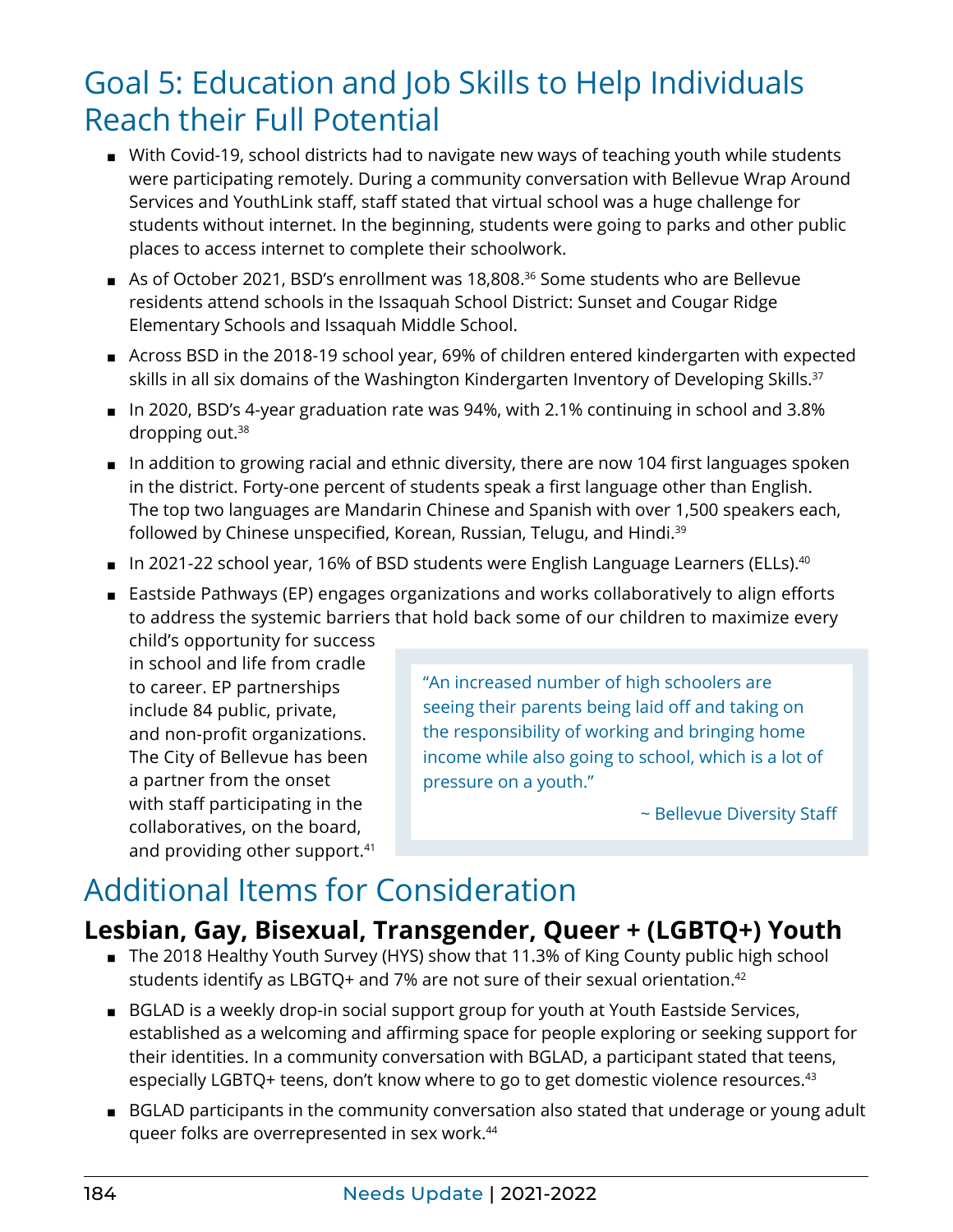- <span id="page-9-0"></span>■ [Forty-six percent](https://web.archive.org/web/20200308061602/http:/williamsinstitute.law.ucla.edu/wp-content/uploads/Durso-Gates-LGBT-Homeless-Youth-Survey-July-2012.pdf) of homeless LGBTQ youth report they no longer live in their family home due to family rejection of their sexual orientation and 17% ended up on the streets after they aged out of the foster care system[.45](#page-11-0)
- Within 48 hours of becoming homeless, 1 in 3 homeless youth will be recruited by a trafficker into commercial sexual exploitation. There is a disproportionate number of lesbian, gay, bisexual, transgender and Queer ([LGBT](https://web.archive.org/web/20151022171248/http:/www.depts.ttu.edu:80/scc/Virtual_Library/lgbtq.php)Q) youth in the commercially sexually exploited population. LGBTQ youth's entry into commercial sexual exploitation often begins with survival sex: the exchange of sexual favors for basic needs like food, shelter, or clothing. Homeless LGBTQ youth were [three times as likely](https://web.archive.org/web/20130408224958/http:/www.thetaskforce.org/downloads/HomelessYouth.pdf) to engage in survival sex than their heterosexual peers.[46](#page-11-0)
- The National Coalition for the Homeless reports that between 20-40% of youth experiencing homelessness identify as LGBTQ+.<sup>[47](#page-11-0)</sup> Of the unaccompanied youth in the 2020 Count Us In report, 27% of the youth and young adults identified as LGBTQ+, compared to 1% of the non-unaccompanied youth and young adult population[.48](#page-11-0)
- Due to their sexual orientation, many LGBTQ+ youth are routinely victimized not only by their peers but by their own family members. LGBTQ+ youth who face discrimination, namecalling and abuse in their childhood are more likely to have [low self-esteem](https://web.archive.org/web/20150913130051/http:/psychcentral.com/news/2011/05/18/victimization-of-lgbt-youth-can-be-deadly/26253.html) and higher rates of mental health problems.<sup>49</sup> The HYS reports whether students, during the past year, have felt so sad or hopeless for two weeks or more that they stopped doing some of their usual activities. Averaging data from 2016 and 2018, 57.2% of youth identifying as LGBTQ+ report depressive feelings compared to youth who identified themselves as heterosexual (26.4%).<sup>[50](#page-12-0)</sup>
- The HYS indicator reports on 8th-, 10th-, and 12th-graders' high-risk substance use, including alcohol, marijuana, painkillers, or other illegal drugs in the past 30 days Among youth identifying as LGBTQ+, 34.4% reported substance use, which is higher than youth identifying as heterosexual (23.5%) and higher than the overall King County average.<sup>[51](#page-12-0)</sup>
- In a recent King County Community Health report, key informants and LBGTQ+ youth and young adults were asked to relate their experiences with the healthcare as well as other systems from which they seek resources. Some themes that emerged included lack of feeling heard by doctors; lack of safety in general, at school, and out in the community; and lack of support from adults. Youth suggested that some ways to mitigate these issues would include having more queer friendly intake forms that gave many options for sexuality choices, displaying PRIDE flags and signage, and having LGBTQ+ staff.[52](#page-12-0)
- Staff from Friends of Youth, which works with youth experiencing homelessness, report that they see a disproportionate amount of LGBTQ+ and youth of color represented in the demographics that they serve.<sup>53</sup>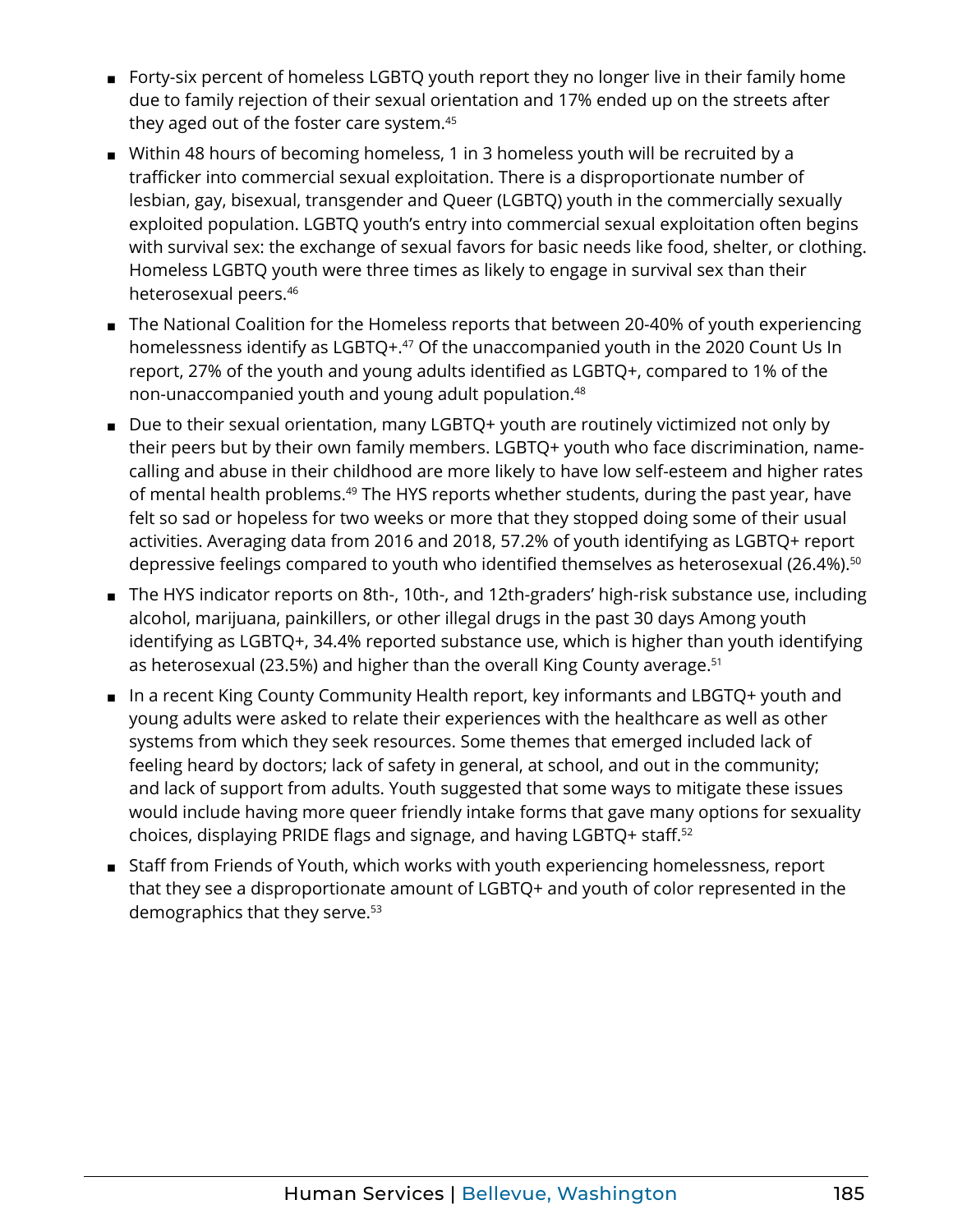#### <span id="page-10-0"></span>**Endnotes**

- U.S. Census Bureau. 2015-2019 American Community Survey. Table B01001B-I.
- Bellevue School District. (2021). Our Students.
- US Census Bureau. 2015-2019 American Community Survey (5-year estimates), table B17001.
- Bellevue School District. 2020-2021 Demographics at a Glance. October 1, 2021.
- N. Calvo. (Bellevue School District). November 1, 2021
- Participants, Bellevue Wrap Around Services and YouthLink staff, May 18, 2021.
- Participant, LifeSpring Community Conversation, May 20, 2021
- Backpack Meals for Kids (2020) COVID-19 Response. Retrieved November 4, 2021 from **[https://backpackmeals.org](https://backpackmeals.org/covid-19-1)/covid-19-1**
- Participant, LifeSpring Community Conversation, May 20, 2021
- L. Godinez. Bellevue School District. Personal communication. October 13, 2021.
- Participants, outreach conversations, June 2021
- All Home. 2020 Count Us In: Seattle-King County Point in Time Count of Individuals Experiencing Homelessness. Retrieved October 28, 2021 from **<https://kcrha.org/wp-content/uploads/2020/06/Count-Us-In-2020-Final.pdf>**
- Comengage.us (2021). 2021 City of Bellevue Human Needs Assessment Final Report [PDF file]
- Participants, Bellevue School District community conversations, June 14, 2021
- Participants, Bellevue School District community conversations, June 14, 2021
- Washington State Health Youth Survey. (2018). Retrieved October 29, 2021 from **<http://www.askhys.net/FactSheets>**
- Washington State Health Youth Survey. (2018).
- State of Washington. (2021). Statistical Analysis Center. Retrieved October 29, 2021 from **<http://wa-state-ofm.us/CrimeStatsOnline/index.cfm>**
- L. Boerner (Bellevue Police Records), personal communication, October 14, 2021
- M. Hughes-Shaw, N. Sroka, & V. Traxler. (Sept 2020). Youth of color disproportionately represented in the justice system. Retrieve October 29, 2021 from **[https://cronkitenews.azpbs.org/2020/09/02/systemic-racial-disparities-juvenile-justice](https://cronkitenews.azpbs.org/2020/09/02/systemic-racial-disparities-juvenile-justice/)/**
- King County. (2017). King County is Leading with Racial Justice. **[https://kingcounty.gov/elected/executive/equity-social-justice/tools](https://kingcounty.gov/elected/executive/equity-social-justice/tools-resources/Racial-Justice.aspx)-resources/Racial-Justice.aspx**
- L. Boerner (Bellevue Police Records), personal communication, October 14, 2021
- Public Health Seattle King County. (2022). Mental Health Among Youth and Young Adults in King County, WA: January 2019 – October 2021. Retrieved January 27, 2022 from **[https://kingcounty.gov/depts/health/covid-19/data/~/media/depts/health/communicable-diseases/](https://kingcounty.gov/depts/health/covid-19/data/~/media/depts/health/communicable-diseases/documents/C19/report-YYA-behavioral-health.ashx) [documents/C19/report-YYA-behavioral-health.ashx](https://kingcounty.gov/depts/health/covid-19/data/~/media/depts/health/communicable-diseases/documents/C19/report-YYA-behavioral-health.ashx)**
- Respondent, provider's survey, Asian Counseling and Referral Service, August 19, 2021
- Public Health Seattle King County. (2022). Mental Health Among Youth and Young Adults in King County, WA: January 2019 – October 2021.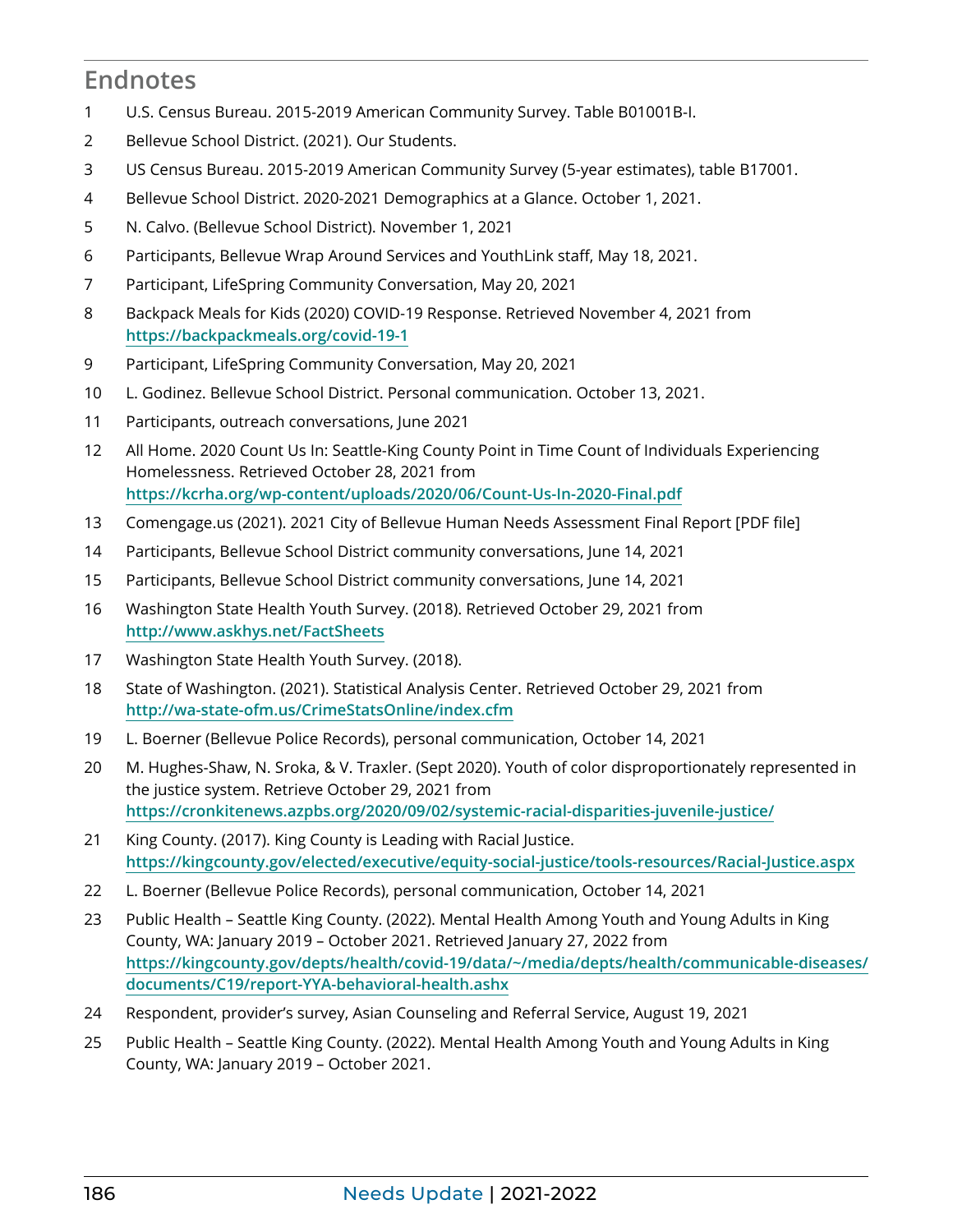- <span id="page-11-0"></span>[26](#page-5-0) Public Health – Seattle King County. (2022). Mental Health Among Youth and Young Adults in King County, WA: January 2019 – October 2021. Retrieved January 27, 2022 from **[https://kingcounty.gov/depts/health/covid-19/data/~/media/depts/health/communicable-diseases/](https://kingcounty.gov/depts/health/covid-19/data/~/media/depts/health/communicable-diseases/documents/C19/report-YYA-behavioral-health.ashx) [documents/C19/report-YYA-behavioral-health.ashx](https://kingcounty.gov/depts/health/covid-19/data/~/media/depts/health/communicable-diseases/documents/C19/report-YYA-behavioral-health.ashx)**
- [27](#page-5-0) Respondent, provider survey, Washington Poison Center, August 23, 2021
- [28](#page-6-0) King County Hospitals for a Healthier Community (2021). King County Community Health Needs Assessment 2021-2022
- [29](#page-6-0) Washington State Health Youth Survey 2018 Retrieved October 28, 2021 from **<http://www.askhys.net/FactSheets>**
- [30](#page-6-0) Washington State Health Youth Survey 2018 Retrieved October 28, 2021 from **http://[www.askhys.net/FactSheets](http://www.askhys.net/FactSheets)**
- [31](#page-7-0) King County Hospitals for a Healthier Community (2021). King County Community Health Needs Assessment 2021-2022 **[https://kingcounty.gov/depts/health/data/community-health-indicators/~/](https://kingcounty.gov/depts/health/data/community-health-indicators/~/media/depts/health/data/documents/2021-2022-Joint-CHNA-Report.ashx) media/[depts/health/data/documents/2021-2022-Joint-CHNA-Report.ashx](https://kingcounty.gov/depts/health/data/community-health-indicators/~/media/depts/health/data/documents/2021-2022-Joint-CHNA-Report.ashx)**
- [32](#page-7-0) King County Hospitals for a Healthier Community (2021). King County Community Health Needs Assessment 2021-2022
- [33](#page-7-0) Youth Eastside Services. (2019). LifeLine. Co-Occurring Disorders Counseling and Treatment at YES
- [34](#page-7-0) City of Bellevue (2020/2021). Human Services Division Database. [Data file]
- [35](#page-7-0) City of Bellevue (2020/2021). Human Services Division Database. [Data file]
- [36](#page-8-0) Bellevue School District 2021-2022 Demographics at a Glance. November 2021
- [37](#page-8-0) OSPI Website. (2020). Bellevue School District Report Card. Retrieved November 1, 2021 from **https://washingtonstatereportcard.ospi[.k12.wa.us/ReportCard/ViewSchoolOrDistrict/100019](https://washingtonstatereportcard.ospi.k12.wa.us/ReportCard/ViewSchoolOrDistrict/100019)**
- [38](#page-8-0) OSPI Website. (2020). Bellevue School District Report Card.
- [39](#page-8-0) Bellevue School District, 2021-2022 Demographics at a Glance. November 2021
- [40](#page-8-0) Bellevue School District, 2021-2022 Demographics at a Glance. November 2021
- [41](#page-8-0) Eastside Pathways. (2021).2019 Eastside Pathways: Who We Are. Retrieved November 2, 2021 from **[www.eastsidepathways.org](http://www.eastsidepathways.org)**
- [42](#page-8-0) King County Community Health Needs Assessment 2018-2019-LB+GBTQ Community Spotlight. Retrieved August 10, 2019 from **[https://kingcounty.gov/depts/health/data/community-health](https://kingcounty.gov/depts/health/data/community-health-indicators/~/media/depts/health/data/documents/2021-2022-Joint-CHNA-Report.ashx)[indicators/~/media/depts/health/data/documents/2021-2022-Joint-CHNA](https://kingcounty.gov/depts/health/data/community-health-indicators/~/media/depts/health/data/documents/2021-2022-Joint-CHNA-Report.ashx)-Report.ashx**
- [43](#page-8-0) Participant, BGLAD Youth Eastside Services community conversation, March 25, 2021
- [44](#page-8-0) Participant, BGLAD Youth Eastside Services community conversation, March 25, 2021
- [45](#page-9-0) Human Trafficking Search. (2013). Sex Trafficking of LGBT Youth **[https://humantraffickingsearch.org/sex-trafficking-of-lgbt](https://humantraffickingsearch.org/sex-trafficking-of-lgbt-youth/)-youth/**
- [46](#page-9-0) Human Trafficking Search. (2013). Sex Trafficking of LGBT Youth
- [47](#page-9-0) National Coalition for the Homeless. Retrieved November 5, 2021, from **<http://nationalhomeless.org/issues/youth>**
- [48](#page-9-0) All Home. (2020). 2020 Count Us In: Seattle-King County Point in Time Count of Individuals Experiencing Homelessness.
- [49](#page-9-0) Human Trafficking Search. (2013). Sex Trafficking of LGBT Youth